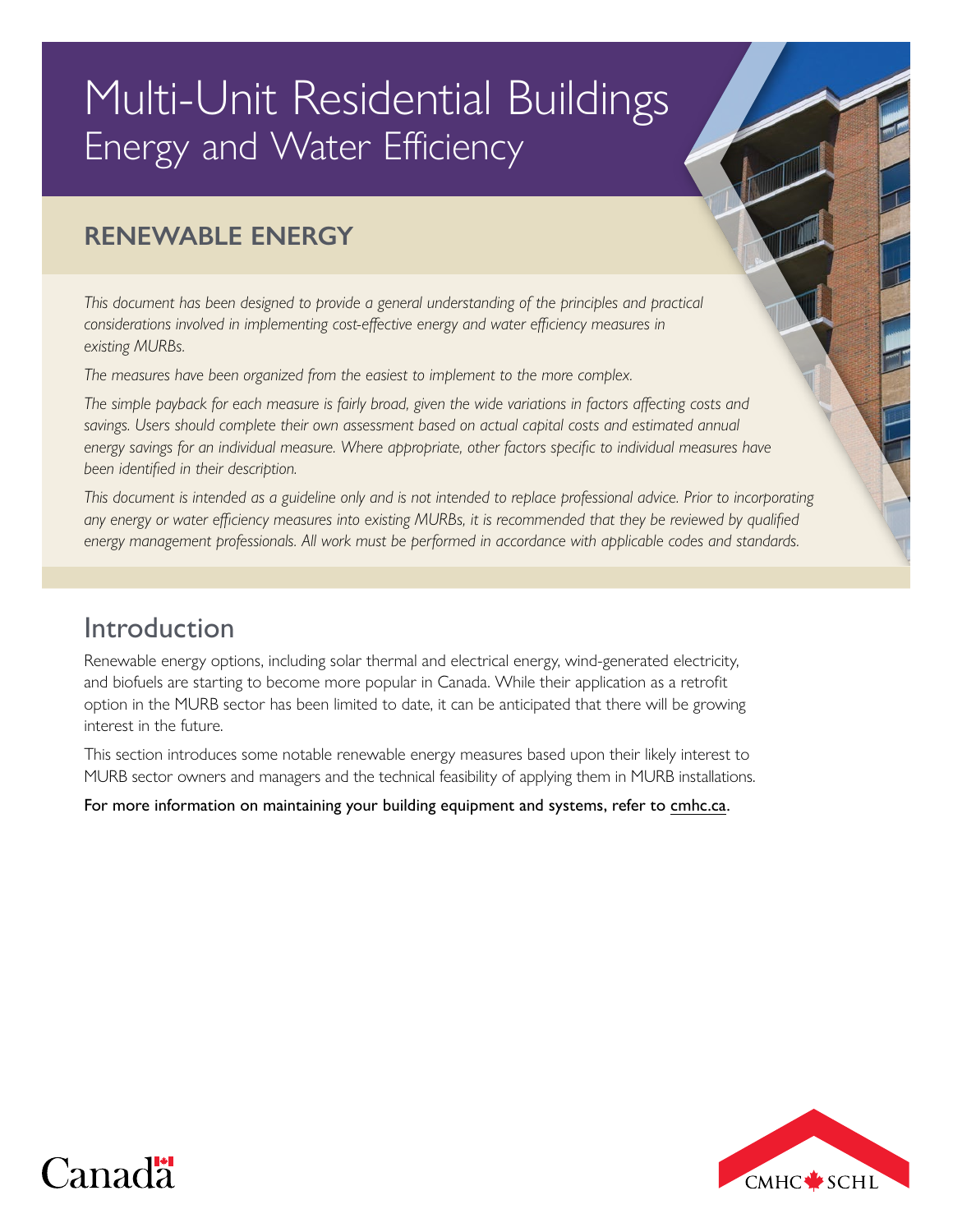**LESS** 

**MORE** 

# Maintenance, repair and retrofit opportunities

Of the various categories of renewable energy, solar energy represents a realistic potential opportunity in the sector. Building-integrated wind generation and biofuel systems are not likely candidates for retrofits. Solar systems—either thermal or photovoltaic—require a certain amount of space for their installation. Flat roofs, parking lots and similar spaces are ideal areas.

This section describes a number of renewable energy measures that have been organized from the easiest to implement to the more complex.

| 1            | Install solar thermal system for outdoor swimming pool heating |
|--------------|----------------------------------------------------------------|
| $\mathbf{2}$ | Install solar thermal system for domestic hot water            |
| 3            | Install solar photovoltaic system for generating electricity   |
| 4            | Install solar thermal system for makeup air preheating         |
|              |                                                                |
|              |                                                                |

**2**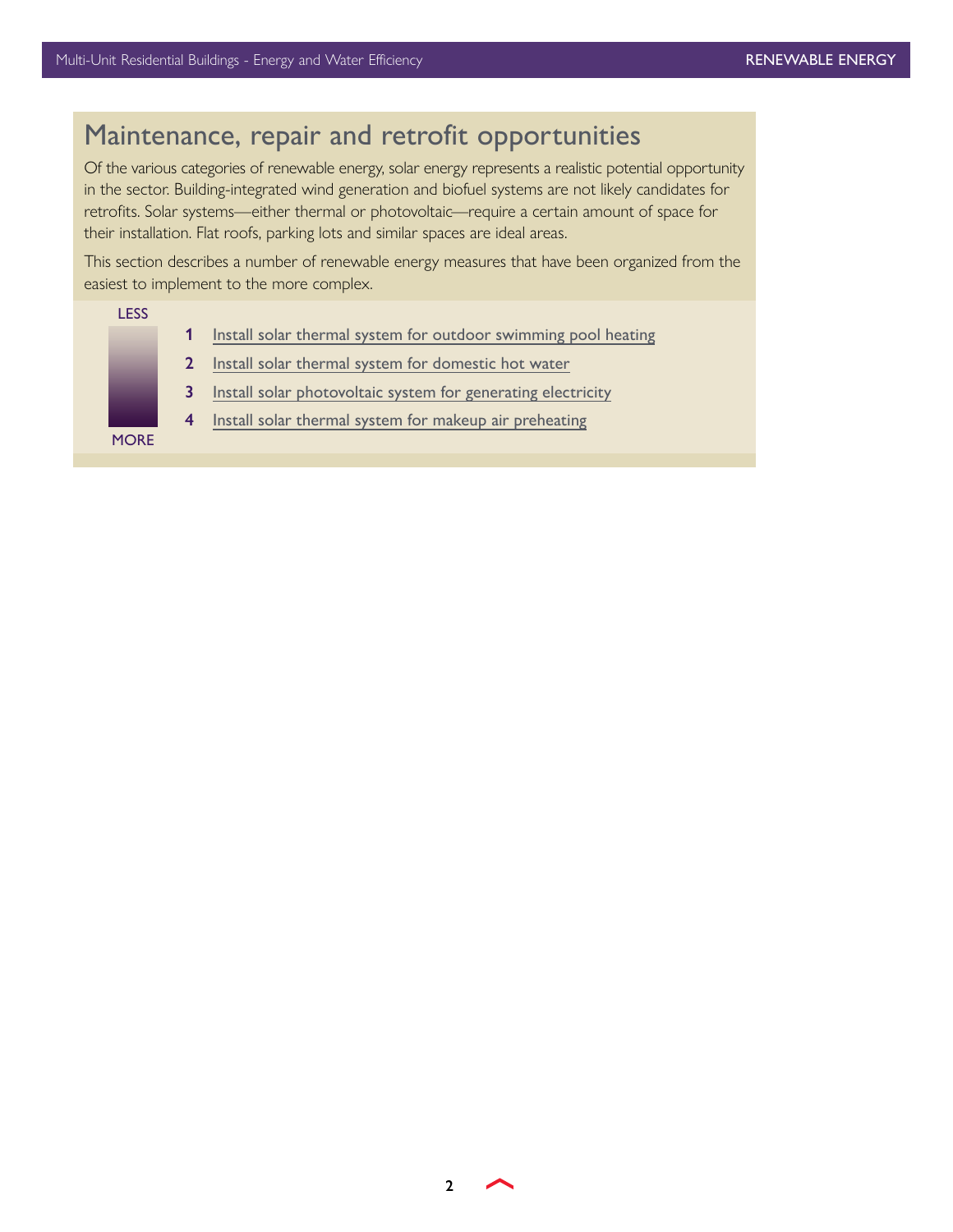# <span id="page-2-0"></span>Install solar thermal system for outdoor swimming pool

### **Measure**

Install a solar thermal supplementary pool water heating system to supply heat from a renewable energy source. This measure is applied to partially or fully replace the energy required to maintain an outdoor pool at a more comfortable temperature throughout the season.

### **Application**

MURBs with an outdoor swimming pool and area of the roof or an area on the ground near the pool generally facing south without obstruction.

### **Benefits**

- Reduced purchased energy consumption and costs.
- More comfortable pool temperatures if previously unheated.

### **Considerations**

- Roof or ground space must be available with a clear view of the sun from the southeast to the southwest.
- Solar panels for swimming pool are a specialized product made of black rubber or plastic, usually in a standard 1.2 m by 3.0 m (4 ft. by 10 ft.) size. The panels are generally fastened to a sloping roof using straps or clamps. Most of the products for solar pool heating are extremely durable and have 15-year warranties.
- Generally, they work by diverting pool water to the solar panels from the pipe delivering water from the pump/filter to the pool.
- The collectors can be located on a sloping roof, on an angled support frame located on a flat roof or on the ground. Consideration must be given to the vertical height the water must be pumped—this is limited by the capability of the swimming pool pump.
- The number of panels required will be dictated by the size of the pool and the direction the panels face.

### **Implementation**

- Implementation requires the services of a knowledgeable and qualified solar swimming pool contractor.
- The system must be arranged to drain down when the pool is closed for the winter.

### **Payback**

#### Simple payback: 2 to 5 years.

Final payback will depend on these factors:

- Amount of annual solar radiation available.
- Temperature of water maintained during the season.
- Length of time that the swimming pool is open.



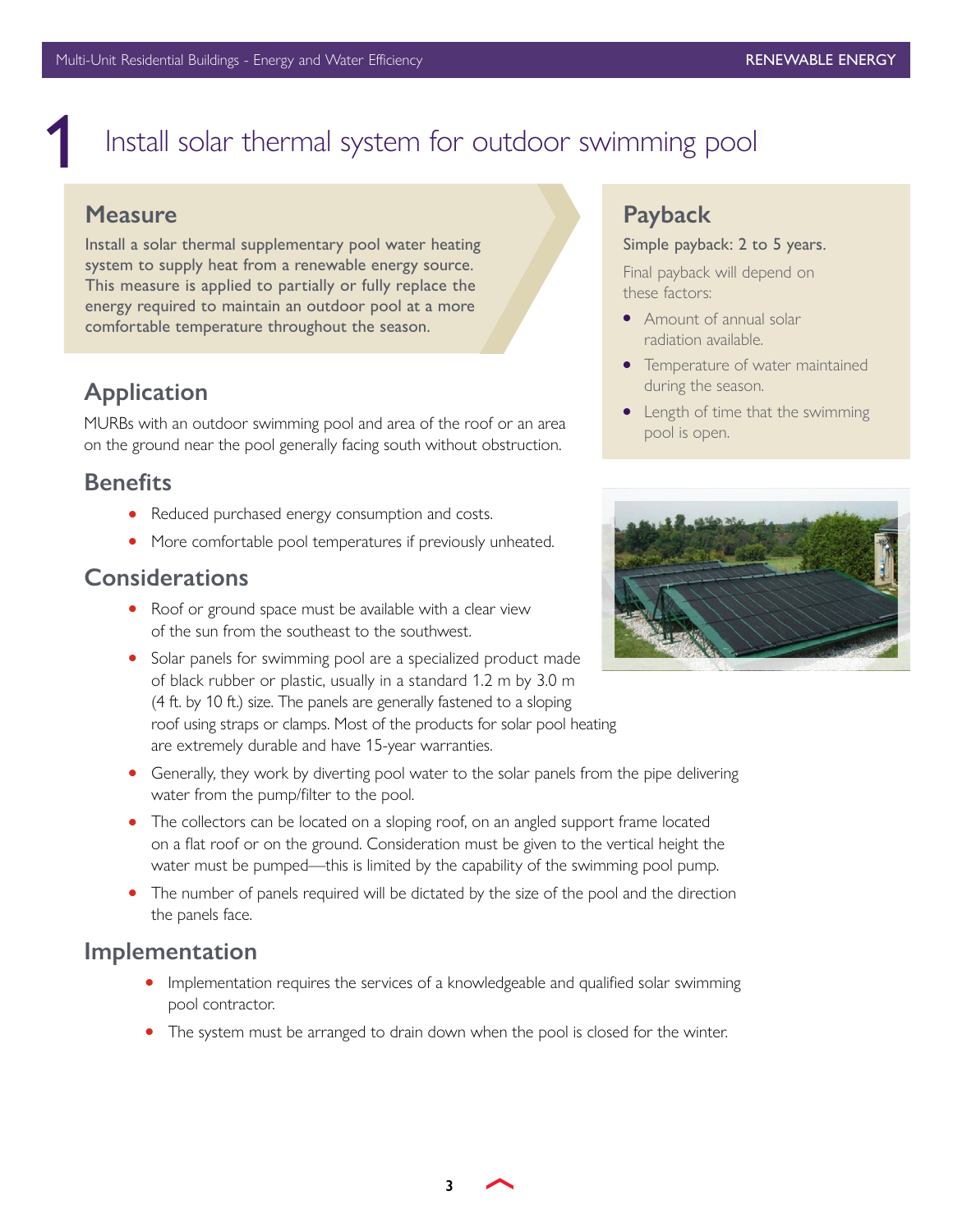# Install solar thermal system for domestic hot water

### **Measure**

<span id="page-3-0"></span>2

Install a solar thermal supplementary domestic hot water system to supply a portion of domestic hot water consumption from a renewable energy source. This measure is applied to partially replace the energy required to heat domestic hot water in a building having a central domestic hot water heating plant.

# **Application**

MURBs with an area of the roof generally facing south without obstruction and with a central hot water heating plant.

### **Benefits**

- Reduced purchased energy consumption and costs.
- Improved reliability of hot water supply.

### **Considerations**

- Implementation requires the services of a knowledgeable and qualified solar thermal contractor. The Canadian Solar Industries Association offers such a qualification. [\(http://www.cansia.ca](http://www.cansia.ca))
- The system should meet standards CSA-F383-08, "Installation of packaged solar domestic hot water systems," and CSA-F379, "Packaged solar domestic hot water systems (liquid-to-liquid heat transfer)," as applicable.
- Roof space must be available with a clear view of the sun from the southeast to the southwest.
- The building requires an existing central domestic hot water plant.
- A rooftop penthouse mechanical room containing the domestic hot water plant is more efficient and convenient, and cheaper than a basement location.

# **Payback**

#### Simple payback: 5 to 12 years.

- From the energy cost savings and the capital cost, an estimate of the simple payback can be prepared: Simple Payback (years) = Capital cost/annual energy cost savings.
- An estimate of daily and monthly hot water consumption should be prepared from site data. In the absence of actual data, an estimate can be prepared from ASHRAE 2007 HVAC Applications Handbook, chapter 49.
- An estimate of the contribution of the solar thermal system to monthly and annual domestic hot water energy consumption should be provided by the contractor. In the absence of other information, this can be estimated by using RETScreen software, available from Natural Resources Canada at this website at no cost. [\(http://www.retscreen.net/](http://www.retscreen.net/))

Final payback will depend on these factors:

- Amount of annual solar radiation available.
- **DHW** use.
- DHW system configuration.

**4**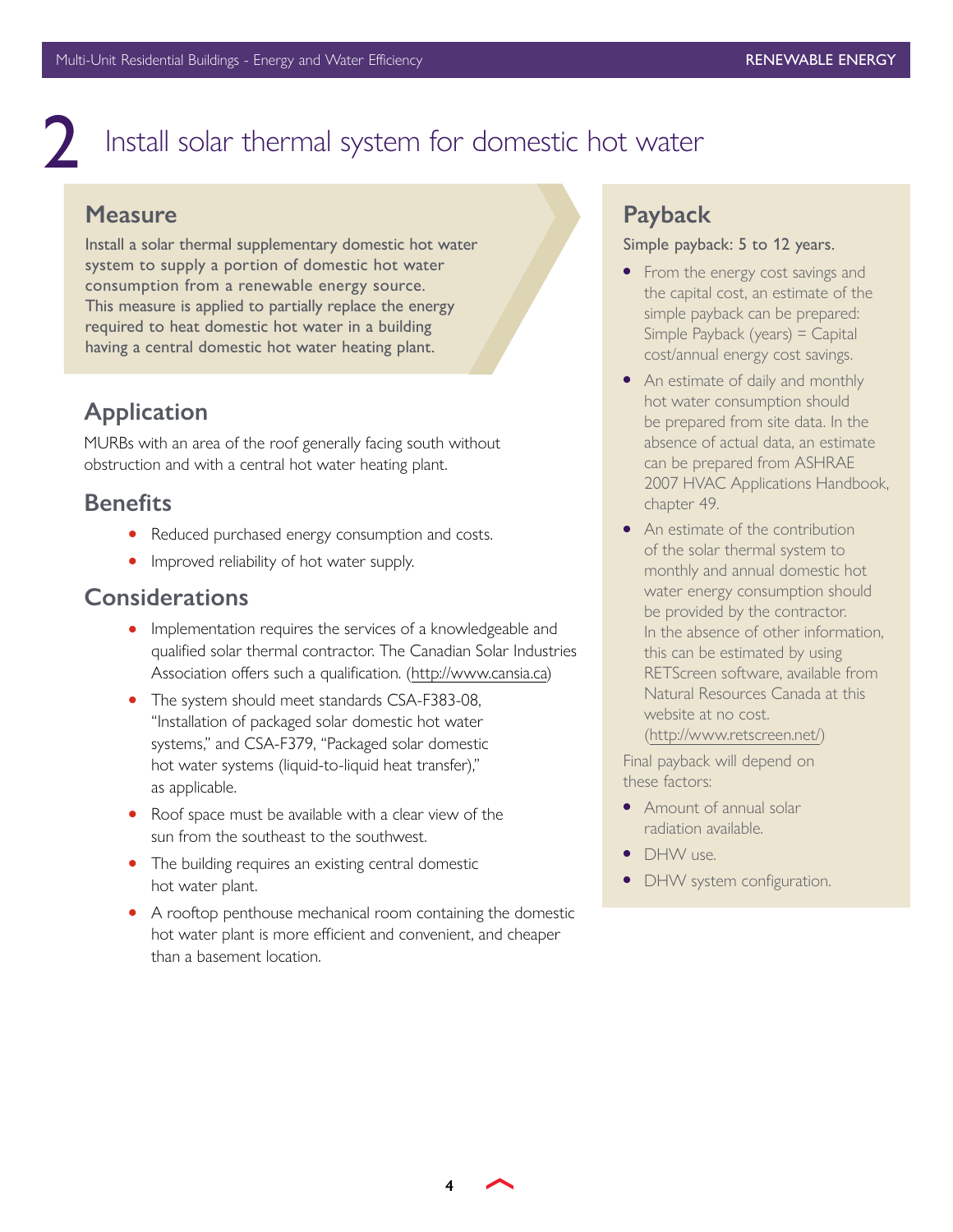# **Implementation**

- Collectors can be flat plate or evacuated tube, non-tracking or tracking. The system can be a drain-down type using domestic water directly in the collector or it can incorporate a heat exchanger near the hot water storage tank and use a thermal fluid (antifreeze) in the collector.
- A permit will usually be required from the municipality to demonstrate that the collectors are properly mounted and that the components and piping comply with the Plumbing Code.



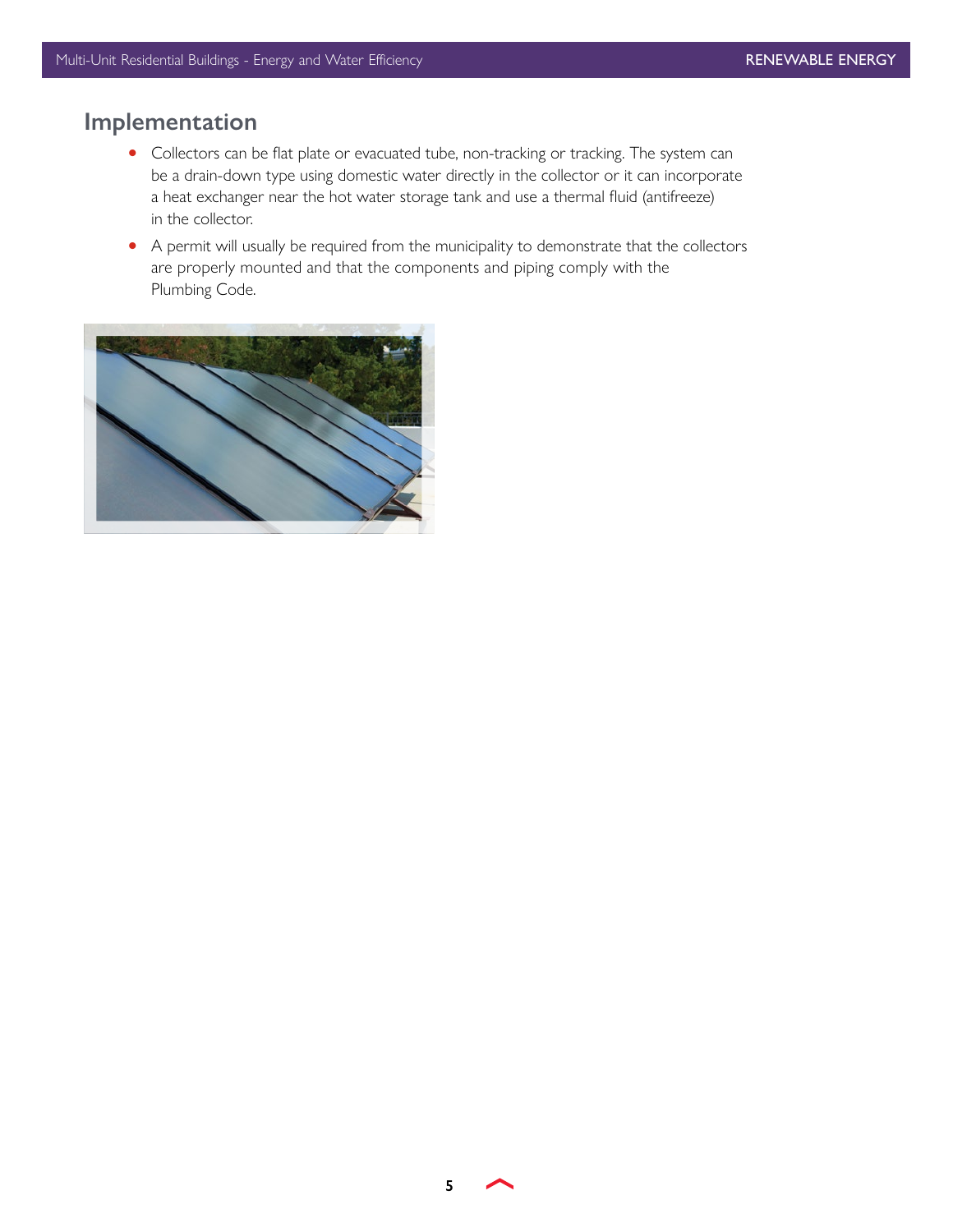# <span id="page-5-0"></span>Install solar photovoltaic system for generating electricity

### **Measure**

Install a solar photovoltaic (PV) system on the roof of the building to generate electricity and feed it into the building systems or sell it to the electricity grid.

## **Application**

MURBs with an area of the roof generally facing south and available for mounting the solar collectors.

### **Benefits**

- Reduced purchased energy consumption and costs.
- Potential electricity generation revenue.

### **Considerations**

- Roof space must be available with a clear view of the sun from the southeast to the southwest.
- The panels are fastened to an angled support frame located on a flat roof and anchored either directly to the roof or by means of sufficient ballast to prevent movement due to wind.
- Additional equipment, including an inverter, transformer and electrical protection, is generally, but not always, mounted inside the building.
- The Canadian Electrical Code makes provision for a building to generate its own electricity and to feed any excess back into the utility's power lines. There are rules that must be met, including agreements with the local electricity distribution company (LDC) that must be signed.
- The number of panels supplied will be dictated by the project budget and available roof space. It is generally not possible or practical to serve the entire electricity needs of a building, but the system can supply a portion of those needs.

### **Implementation**

- Implementation requires the services of a knowledgeable and qualified solar PV contractor experienced with solar PV.
- The contractor should apply for all electrical safety, local distribution utility, municipal and any other permits required to complete and start up the system.

### **Payback**

#### Simple payback: 8 to 20 years.

Final payback will depend on these factors:

- Amount of annual solar radiation available.
- Available incentives.



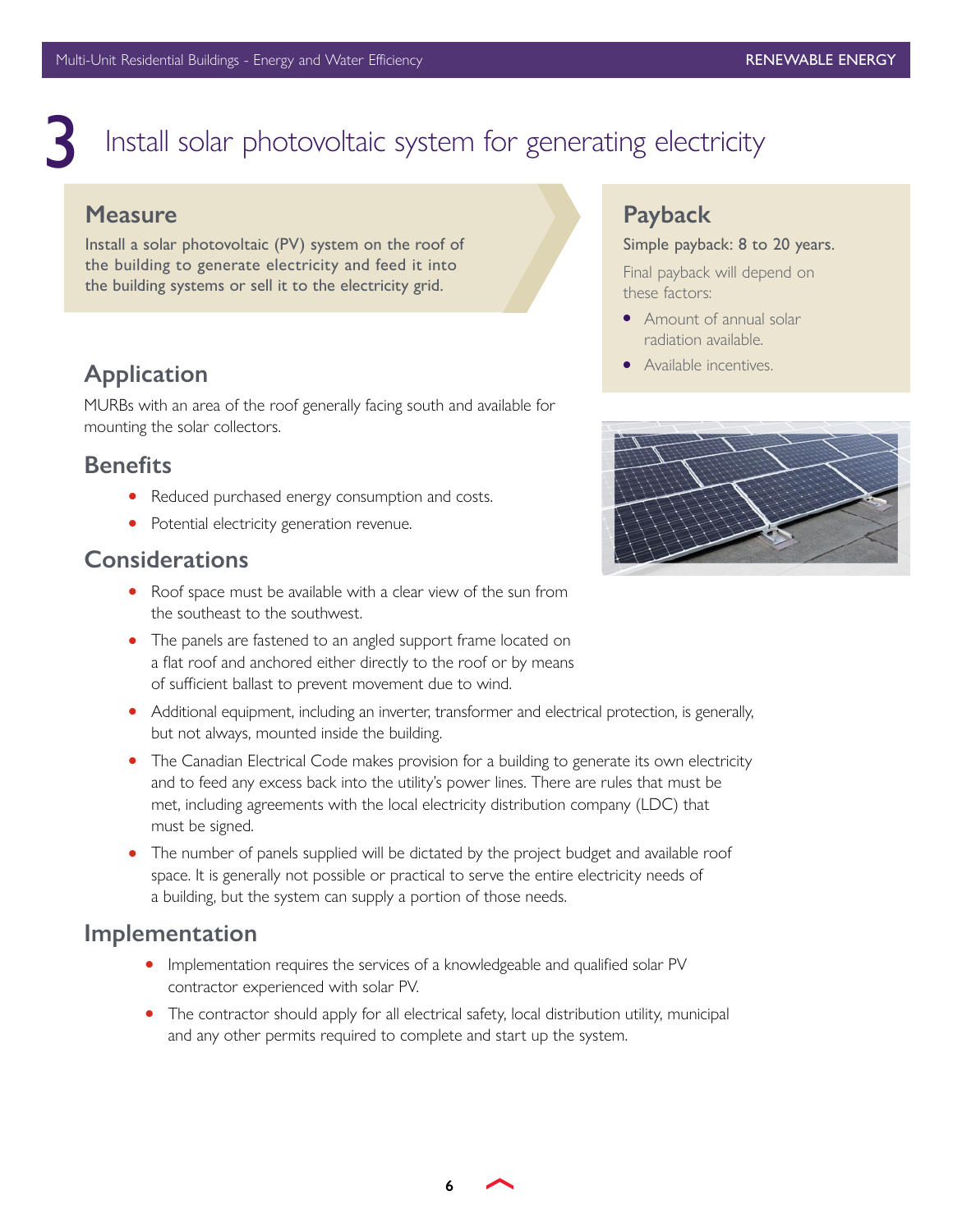# <span id="page-6-0"></span>Install solar thermal system for makeup air preheating

### **Measure**

Install an aspirating air type solar thermal collector to preheat outdoor air before it is supplied to the building. This measure is applied to replace part of the energy required to heat outdoor air supplied to the corridors or other areas by a makeup air unit.

### **Application**

Can be applied to MURBs with a central corridor ventilation system and available south-facing area. The system can be located either on a southfacing wall with no windows or on a south-facing roof. In general, the wall-mounted system provides a larger collector area.

### **Benefits**

- Reduced purchased energy consumption and costs during periods when space heating is required.
- Improved reliability of corridor ventilation air supply during winter.

### **Considerations**

- The use of a south-facing wall for the collector requires that there be a significant area of opaque wall, since the collector itself is opaque.
- The collector must be in clear view of the sun during the winter throughout most of the day when the sun is relatively low in the sky.
- Implementation requires the services of a qualified mechanical/ HVAC/sheet metal contractor who is experienced with this technology.
- The system must be capable of being bypassed by the incoming air during warmer periods to ensure the building will not be overheated.

### **Implementation**

- Collectors are generally custom-designed and manufactured for the application. They are fixed in position and do not follow the sun.
- A permit may be required from the municipality to demonstrate that the collector is properly mounted and that the installation complies with the building code.

### **Payback**

#### Simple payback: 2 to 7 years.

Final payback will depend on these factors:

- Amount of annual solar radiation available.
- Size of solar collector that can be installed.
- Existing configuration of makeup air unit.